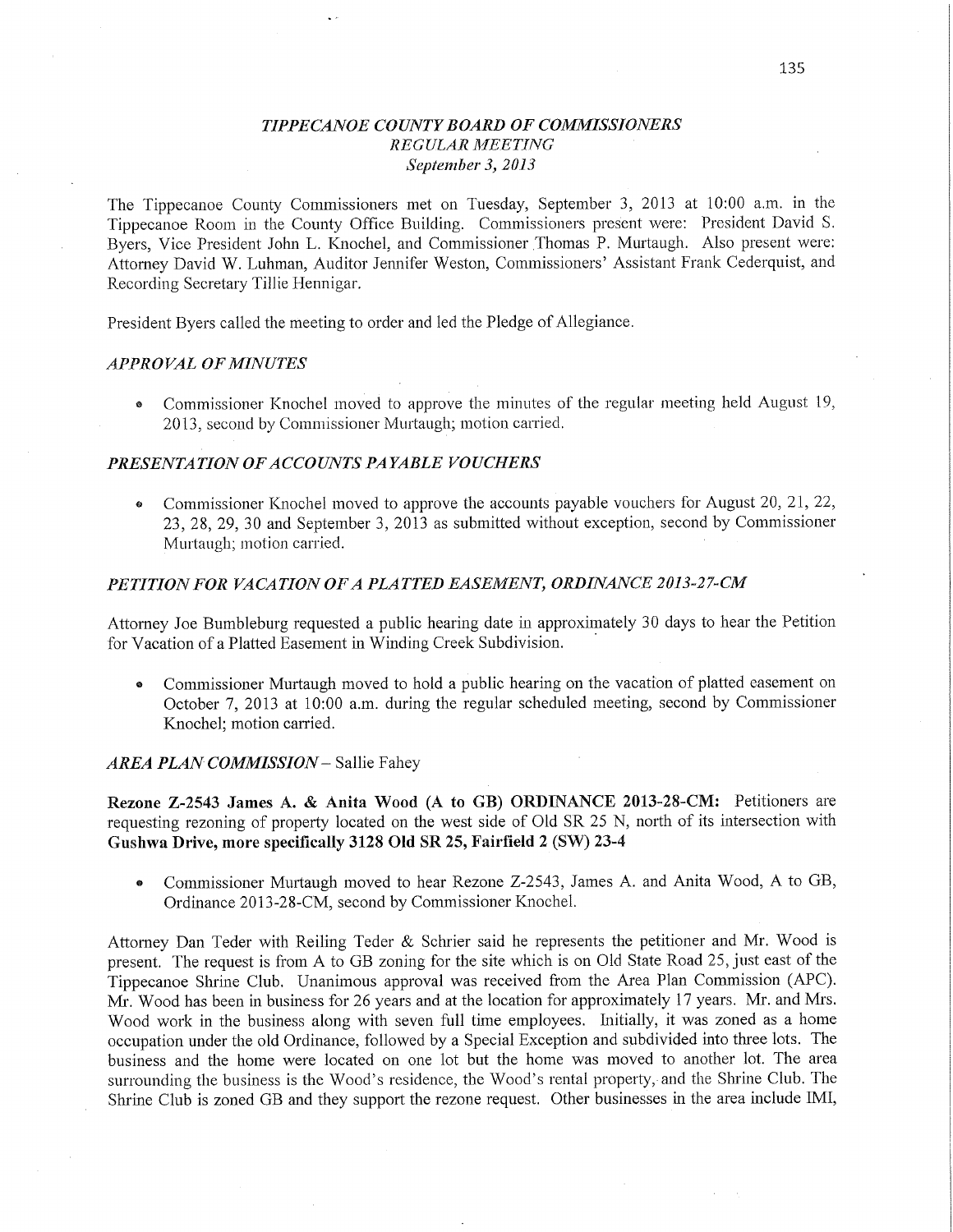#### Ordinance 2013-28—CM passed 3—0.

### *RESOL UTION2013-26-CM- AMENDED PLAN* FOR SIA *—* MC *CARTYEDA*

Attorney Luhman said Resolution 2013-26-CM approves a declaratory resolution, which was adopted by the Redevelopment Commission, amending the McCarty Lane Southeast Industrial Expansion Economic Development Area. The TIF district has a development plan which has been updated twice. This update is to include the latest County projects **—** the extension and reconstruction of CR 550 S from Concord to US 52; reconstruct and approve several regulated drains and stormwater systems; reconstruction widening of CR 550 S from CR 450 to US 52 and CR 575 E from US 52 to 450 S; full extension on Concord Rd. from the Lafayette City limits to CR 450 S; full extension on CR 450 S from Concord to CR 450 E; and upgraded sidewalks, ditching, Widening, and resurfacing on a number of roads. The Resolution also includes replenishing the County Local Road and Street Revolving Fund as money is received from the projects. The Redevelopment Commission approved the Resolution on July 29, 2013. It was submitted to APC on August 21, 2013 where they adopted their resolution confirming compliance of the plans. It was approved by a vote of 9-yes, 0-no and certified to the Board of Commissioners.

• Commissioner Knochel moved to approve Resolution 2013-26-CM as presented, second by Commissioner Murtaugh; motion carried.

### *HIGHWA Y —* Opal Kuhl

PE Services for **Geotechnical** and Pavement Design *—* **Lindberg Road Improvements** from Strand Associates, **Inc.** 

## PE Services for **Geotechnical** and **Pavement** Design *-* **Klondike Road** Improvements from **Strand**  Associates, **Inc.**

Highway Director Kuhl said design was started a couple of years ago for Lindberg and Klondike Roads. As the projects became larger, a decision was made to make them Federal Aid projects. Contracts are already in place with Earth Exploration; they are just being expanded to add the services for the Federal Aid requirements. As a Federal Aid project, the County qualifies for 80% reimbursement on the construction. The amount for Lindberg Road is \$9,601.00 and the amount for Klondike Road is \$12,574.10.

**0** Commissioner Knochel moved to approve the services and contract additions as presented, second by Commissioner Murtaugh; motion carried.

#### Bridge #63 **Extra** Work **Agreement** #1 from **Rieth-Riley** Construction Co., **Inc.**

Director Kuhl said extra work agreement  $#1$  in the amount of \$5444.40 is for additional rip rap and grading on Bridge #63. Bridge #63 is the one just completed on 275 S, off of SR 25 W.

**0** Commissioner Knochel moved to approve agreement #1 for Bridge #63 as presented, second by Commissioner Murtaugh; motion carried.

### Bridge #63 **Extra Work Agreement** #2 **from** Rieth-Riley Construction **Co., Inc.**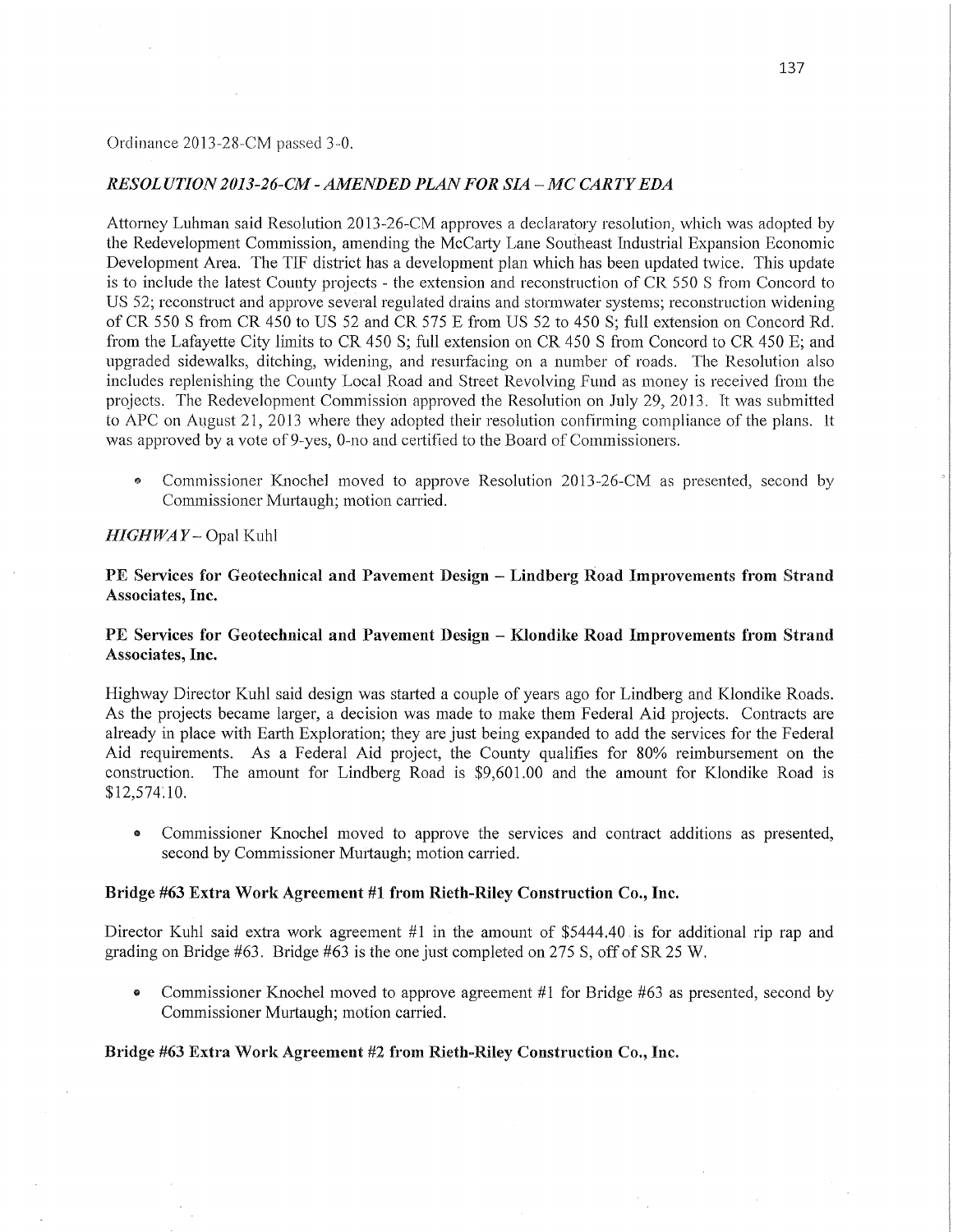# *GRANTS* **—** Laurie **W** i1son Permission to Accept Grant

Grant Facilitator Wilson requested permission to accept a grant for TEMA from the Indiana Department of Homeland Security in the amount of \$6,923. The giant will be used for the Emergency Medical Services element to participate in the September, 2013 full scale exercise at Muscatatuk.

**•** Commissioner Knochel moved to approve permission to accept the grant for TEMA as presented, second by Commissioner Murtaugh; motion carried.

Grant Facilitator Wilson requested permission to accept a grant for the Drug Free Coalition from the Indiana Criminal Justice Institute in the amount of \$7,718. The grant will be used for the Enforcing Underage Drinking Laws project, a media literacy program presented to sixth grade at' Lafayette Sunnyside Middle School. The grant will also offer *responsible seller training*, free of charge, for local establishments selling alcohol for off-premises consumption. The county is a pass-through agency for the grant.

<sup>*a*</sup> Commissioner Knochel moved to approve permission to accept the grant for the Drug Free Coalition as presented, second by Commissioner Murtaugh; motion carried.

#### Permission to Apply for Grant

Grant Facilitator Wilson requested permission to apply for a grant for the Sheriff's Department in the amount of \$3,900 from the SIA Foundation for Project Lifesaver. The grant will pay for ten participants in 2014.

**0** Commissioner Knochel moved to approve permission to apply for the grant as presented, second by Commissioner Murtaugh; motion carried.

## $ASSESSOR$  - Linda Phillips New Positions

Assessor Phillips requested approval for new positions which will be an important part of cyclical reassessment. The last reassessments were completed by contractor Tyler Technologies; costing \$1.8 million. Each year, 25% will be completed for four years; then the process starts over. The reassessment is not optional; it is a state law. The least expensive way to complete the reassessments is in-house with our own employees. Utilizing Assessor employees requires hiring two new employees; one would be <sup>a</sup> Reassessment Team Leader at a COMOT IV level; the second would be a COMOT I Reassessment Team Member. Both positions have been approved by the Personnel Committee. Other than the two new hires, the reassessments will be completed by current staff and part time employees. Assessor Phillips said her original plan called for four full time staff members but she believes it can be accomplished with two full time and part time. Budget projections through 2020 were provided for the project. The project and the two new positions can be funded with the reassessment levy as it exists.

**0** Commissioner Murtaugh moved to approve the new positions for the Assessor as presented, second by President Byers; motion carried.

## *H UIWAN RESO URCES* — Shirley Mennen